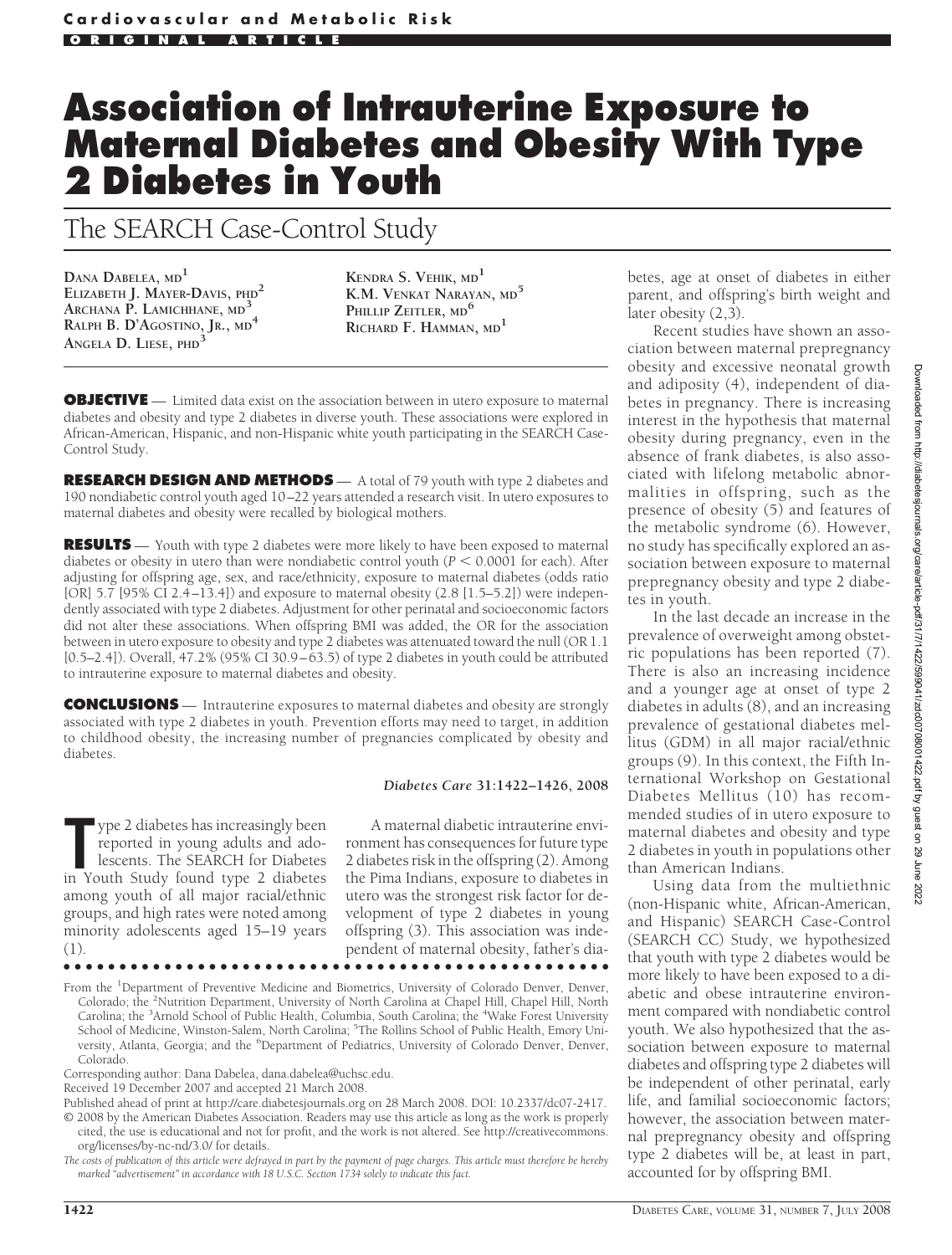#### *Dabelea and Associates*

## **RESEARCH DESIGN AND**

**METHODS** — SEARCH CC is an ancillary study conducted at two of the six SEARCH for Diabetes in Youth Study clinical sites. The SEARCH for Diabetes in Youth Study is a multicenter study conducting population-based ascertainment of diabetes in youth with onset at  $\leq$ 20 years of age (1).

### SEARCH CC case inclusion

In Colorado and South Carolina, diabetes cases were identified using a network of health care providers. Type of diabetes was based on provider diagnosis and further confirmed with biochemical data, including diabetes autoantibody measurements (1). Between July 2003 and March 2006, the SEARCH for Diabetes in Youth patients with type 2 diabetes of non-Hispanic white, African-American, and Hispanic origin aged 10-22 years at study visit were invited to participate in SEARCH CC. Data collection unique to SEARCH CC included a perinatal questionnaire, completed by the biological mother. Overall, 53% of those invited participated in SEARCH CC.

#### SEARCH CC control inclusion

Because all SEARCH cases arose from health care provider offices, we recruited control youth from primary care offices in the same geographic areas. Within clinical sites, control recruitment oversampled youth based on the distribution of age, sex, and racial/ethnic background of cases. Overall, 49% of those invited participated in SEARCH CC. All control youth were confirmed to be nondiabetic by fasting glucose values.

#### **Measurements**

Maternal diabetes during pregnancy, including both pregestational diabetes and GDM, was reported by the biological mother. Exposure to diabetes in utero was considered present if the mother had diabetes diagnosed before delivery and absent if the mother did not have diabetes during pregnancy or if diabetes was diagnosed after delivery (3). When the mother had diabetes diagnosed before delivery, it was GDM in >90% of cases (i.e., diabetes first diagnosed during pregnancy). Exposure to diabetes in utero was validated in a sample of 64 Colorado participants with birth certificate data collected after 1990 and maintained by the Colorado Department of Public Health and Environment (CDPHE). Consistent with other studies (11), self-reported exposure to diabetes in

Self-reported maternal prepregnancy weight (kilograms) and height (meters) were used to compute maternal prepregnancy BMI. Self-reported weight correlates well with measured weight (12), and self-reported prepregnancy weight was recently validated against measured weight 3 months before the last menstrual cycle in a sample of multiethnic women (13). Exposure to maternal overweight/ obesity was defined as prepregnancy BMI  $\geq$ 25 kg/m<sup>2</sup>. The biological mother also reported maternal smoking and alcohol use during pregnancy, history of breastfeeding the offspring, paternal diabetes status, offspring birth weight, and gestational age. Birth weight was validated in the Colorado sample through CDPHE birth certificates. The Spearman correlation between recalled and recorded birth weight was  $r = 0.95$  for case patients and  $r = 0.94$  for control subjects. Childhood height and weight were measured using a stadiometer and an electronic scale, respectively. Age- and sex-specific BMI *Z* scores were derived on the basis of the Centers for Disease Control and Prevention national standards (14). The study was reviewed and approved by the local institutional review boards.

#### Statistical analyses

Logistic regression was used to generate odds ratios (ORs) and 95% CIs for the association of exposure to maternal diabetes in utero and exposure to maternal obesity in utero with type 2 diabetes in the offspring. An interaction term between each in utero exposure and race/ethnicity was used to evaluate whether the association differed according to the race/ ethnicity. A series of multivariate logistic regression models were developed for each in utero exposure of interest: *1*) model 1, adjusted for offspring age, sex, and race/ethnicity to minimize the potential for residual confounding; *2*) for model 2, in addition to model 1 variables, the two in utero exposures were adjusted for each other; *3*) model 3, markers of other early life exposures (maternal age and behavior during pregnancy, child birth weight, and breastfeeding status) and shared familial factors (household income and maternal education) were added to model 2 variables; *4*) model 4, offspring's current weight status (BMI *Z* score) was added to model 2.

The risk of type 2 diabetes in the children attributable to exposure to diabetes and overweight/obesity in utero was also estimated. The population-attributable fraction (PAF) is the percentage of a disease in a population that is due to a specific exposure (15). Although PAFs are usually derived for single risk factors, they also can be estimated for groups of simultaneous factors. In this situation, a PAF estimates the proportional amount by which disease risk would be reduced if all of the factors were to be simultaneously eliminated from the population (16). For this analysis, mutually exclusive exposure categories were derived (i.e., exposure to maternal diabetes only, to maternal overweight/obesity only, to both, and to neither) and category-specific attributable fractions were computed, as described by Miettinen (15)  $P_i$  [(OR<sub>i</sub>  $-$  1)/OR<sub>i</sub>]<sub>,</sub> where  $P_i$  is the proportion of cases falling into each exposure category and ORi is the adjusted odds ratio (for offspring age, sex, and race/ethnicity) comparing each exposed group with the unexposed category  $(i = 0)$ . This formula produces internally valid estimates when confounding exists and, as a result, adjusted ORs must be used (15,16). By summing the categoryspecific fractions, a summary PAF was derived, representing the overall proportion of type 2 diabetes in youth attributable to these exposures.

**RESULTS** — Analyses included 79 youth with type 2 diabetes and 190 nondiabetic control youth with completed data on variables of interest. As shown in Table 1, youth with type 2 diabetes were older, were more likely to be of African-American background, had higher BMI, had families with lower socioeconomic indicators, and had more paternal history of diabetes. Of note, 30.4% of youth with type 2 diabetes were exposed to maternal diabetes and 57% to maternal overweight/obesity in utero, compared with 6.3 and 27.4%, respectively, of nondiabetic control youth  $(P < 0.0001$  for each).

Figure 1*A* shows the percentage of youth exposed to maternal diabetes in utero according to case-control status and race/ethnicity. Type 2 diabetic youth were more likely to have been exposed to maternal diabetes in utero than control youth (OR 7.3 [95% CI 3.2–16.8]; *P* 0.0001, adjusted for age, sex, and race). A similar pattern was observed in all racial/ ethnic groups (non-Hispanic white OR 5.5 [1.5–18.9]; Hispanic OR 4.7 [0.7– 32.2]; and African-American OR 10.6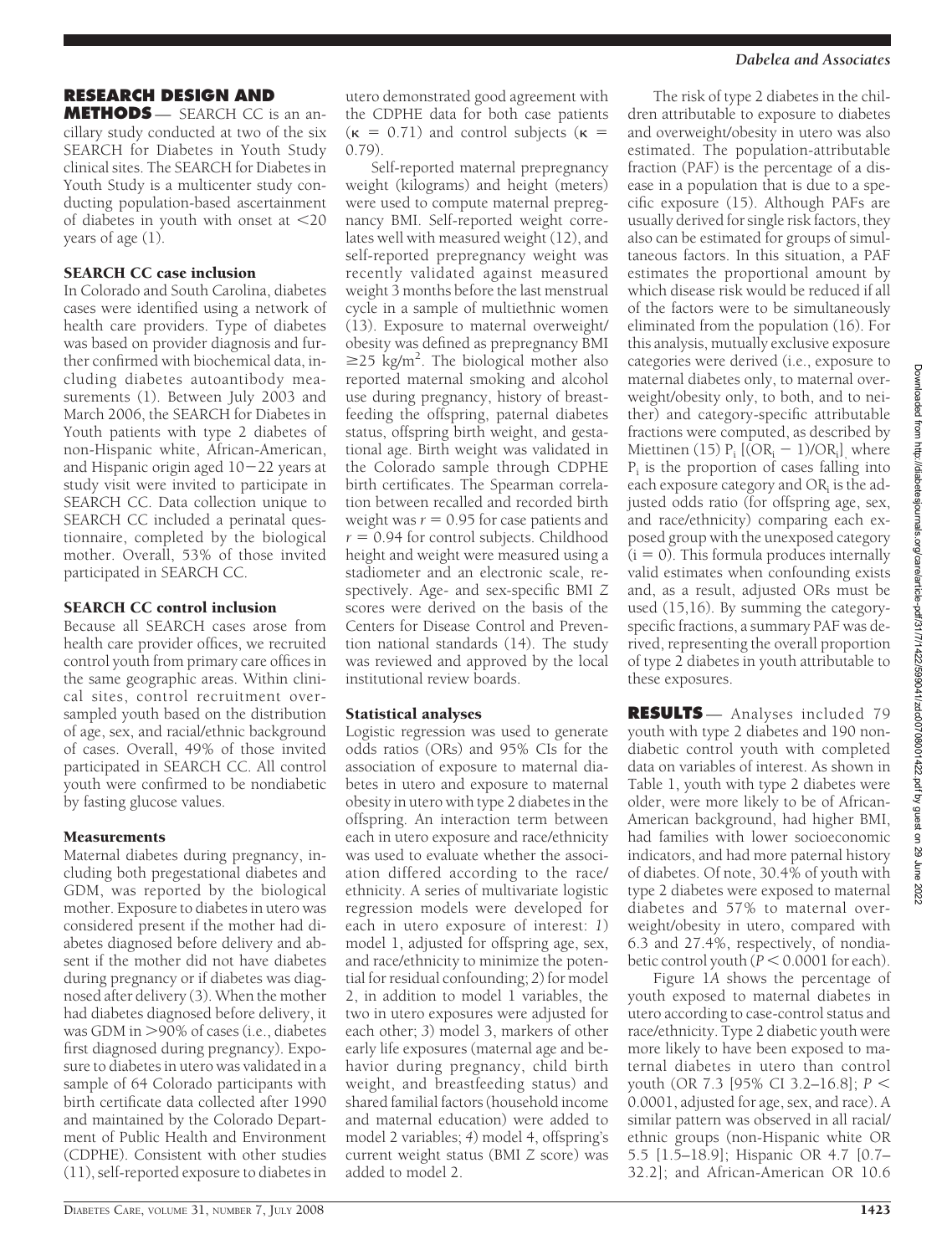#### **Table 1—***Characteristics of youth with type 2 diabetes and nondiabetic control youth*

|                                                          | Type 2          |                 |          |  |
|----------------------------------------------------------|-----------------|-----------------|----------|--|
| Variables                                                | diabetes        | Control         | P value  |  |
| п                                                        | 79              | 79              |          |  |
| Age (years)                                              | $15.7 \pm 2.8$  | $14.4 \pm 2.8$  | 0.003    |  |
| Sex (% male)                                             | 29.1            | 38.9            | 0.1      |  |
| Race/Ethnicity (%)                                       |                 |                 | < 0.0001 |  |
| Non-Hispanic white                                       | 27.9            | 55.8            |          |  |
| African-American                                         | 54.4            | 27.9            |          |  |
| Hispanic                                                 | 17.7            | 16.3            |          |  |
| BMI $(kg/m2)$                                            | $34.7 \pm 7.5$  | $24.0 \pm 6.8$  | < 0.0001 |  |
| <b>BMI</b> Z score                                       | $2.1 \pm 0.7$   | $0.8 \pm 1.1$   | < 0.0001 |  |
| Exposure to maternal diabetes in utero<br>$(\%$ yes)     | 30.4            | 6.3             | < 0.0001 |  |
| Exposure to maternal obesity                             | 57.0            | 27.4            | < 0.0001 |  |
| (BMI $\geq$ 25 kg/m <sup>2</sup> ) in utero (% yes)      |                 |                 |          |  |
| Maternal education (%)                                   |                 |                 | 0.009    |  |
| Less than high school                                    | 13.9            | 4.7             |          |  |
| High school and more                                     | 86.1            | 94.2            |          |  |
| Household income (%)                                     |                 |                 | < 0.0001 |  |
| $<$ \$25,000                                             | 49.4            | 21.6            |          |  |
| $>$ \$25,000                                             | 50.6            | 77.9            |          |  |
| Maternal smoking during pregnancy (% yes)                | 11.4            | 11.1            | 0.9      |  |
| Maternal alcohol consumption during<br>pregnancy (% yes) | 1.27            | 14.7            | 0.001    |  |
| Birth weight (g)                                         | $3,218 \pm 654$ | $3,288 \pm 620$ | 0.4      |  |
| Breast-feeding (% yes)                                   | 30.4            | 65.8            | < 0.0001 |  |
| Paternal history of diabetes (% yes)                     | 29.1            | 6.3             | < 0.0001 |  |

Data are means  $\pm$  SD unless indicated otherwise.

[2.1–51.5], adjusted for age and sex). No difference in the association of exposure to diabetes in utero and case-control status was observed according to race/ ethnicity ( $P$  value for interaction  $= 0.7$ ).

Figure 1*B* shows the percentage of youth exposed to maternal obesity in utero, according to case-control status and race/ethnicity. Type 2 diabetic youth were more likely to have been exposed to maternal obesity in utero than control youth (OR 3.6 [95% CI 1.9–6.4]; *P* 0.0001, adjusted for age, sex, and race). A similar pattern was observed in all racial/ ethnic groups (non-Hispanic white OR 2.2 [0.9–5.8]; Hispanic OR 13.4 [1.9– 95.2]; and African-American OR 4.2  $[1.7–10.2]$ ; adjusted for age and sex). There was no difference in the association of exposure to obesity in utero and casecontrol status according to race/ethnicity (*P* value for interaction  $= 0.8$ ).





Figure 2 shows the association of offspring type 2 diabetes status with exposure to maternal diabetes in utero (Fig. 2*A*) and exposure to maternal overweight/obesity in utero (Fig. 2*B*), in sequentially adjusted models. Model 1 presents the OR and 95% CI for the associations of interest, when adjustment is made for offspring age, sex, and race/ ethnicity. Additional adjustment for paternal diabetes (yes/no) made no difference. In model 2, each intrauterine exposure was adjusted for the other, resulting in some attenuation of the OR of interest; however, both exposures remained independently associated with offspring type 2 diabetes status. In model 3, additional adjustment for other perinatal exposures and markers of shared socioeconomic factors had no substantial influence. Finally, the addition of the subjects' current BMI *Z* score in model 4 made no difference to the association between maternal diabetes and offspring type 2 diabetes status (Fig. 2*A*), but substantially attenuated toward the null (OR 1.1 [95% CI 0.5–2.3]) the OR for the association between maternal obesity and offspring type 2 diabetes (Fig. 2*B*). The association between maternal prepregnancy BMI and offspring type 2 diabetes was graded across categories of maternal overweight (BMI 25-29 kg/m<sup>2</sup>; OR 2.6 [95% CI  $1.2-5.5$ ], adjusted for age, sex, and race) and obesity (BMI  $\geq$  30 kg/m<sup>2</sup>; 4.6 [2.2–9.5]), compared with normal prepregnancy BMI (<25 kg/m<sup>2</sup>). On adjustment for offspring BMI *Z* score, these associations became nonsignificant. Similar results were obtained when maternal prepregnancy BMI was modeled as a continuous variable.

Table 2 shows the proportion of case patients and control subjects exposed to maternal diabetes only, maternal overweight/obesity only (BMI  $\geq$ 25 kg/m<sup>2</sup>), and both; the ORs for the association between each exposure and type 2 diabetes status, adjusted for offspring age, sex, and race/ethnicity; and the proportion of type 2 diabetes in youth attributable to each exposure. Exposure to maternal diabetes in utero in the absence of obesity was infrequent and, although associated with type 2 diabetes in the offspring (OR 3.9 [95% CI 1.1–14.5]), resulted in an attributable risk of only 4.7%. Exposure to maternal overweight/obesity in utero in the absence of diabetes was frequent and, given an OR for type 2 diabetes of 2.5 (95% CI 1.3–5.0), contributed to an additional 19.7%. Finally, exposure to both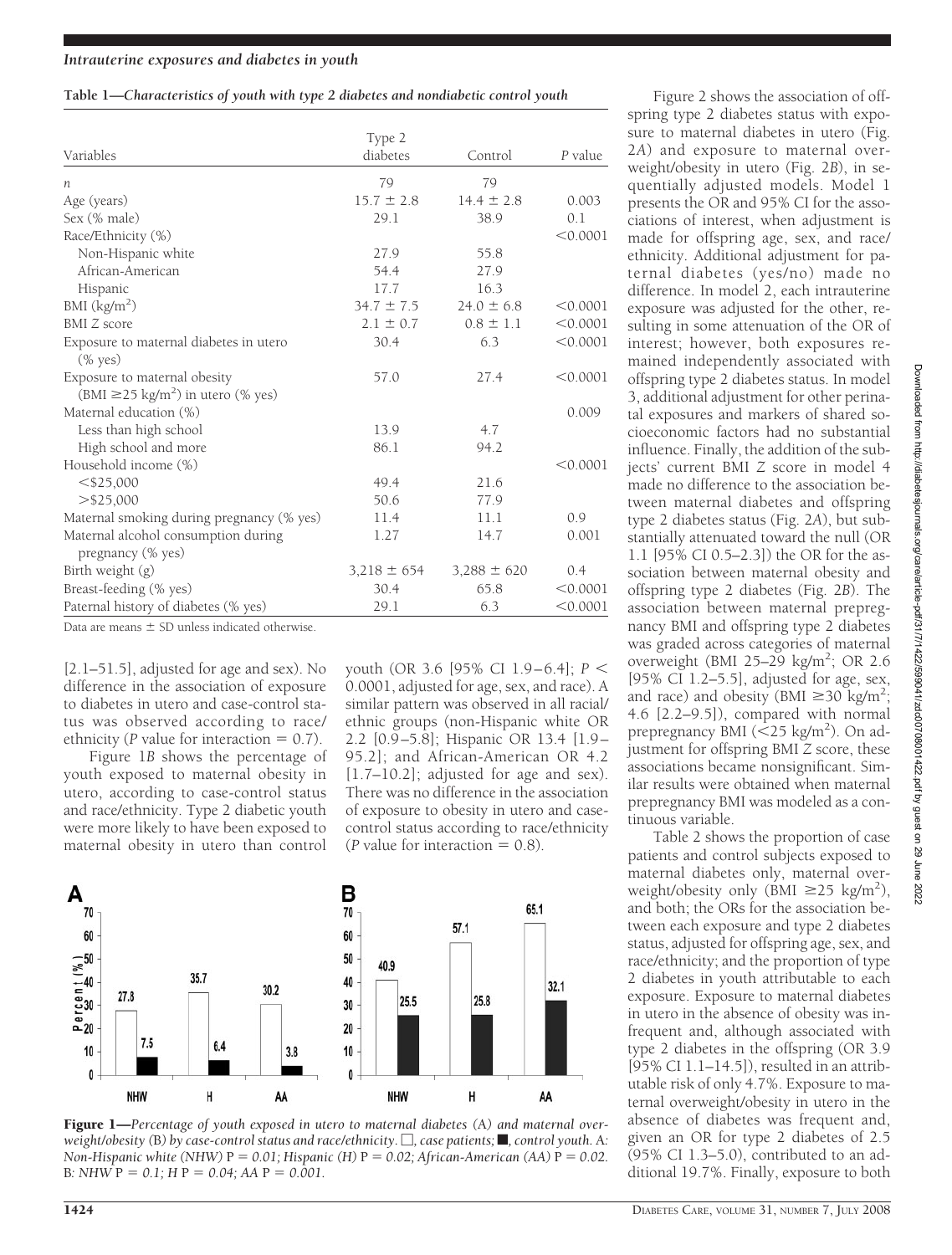

Figure 2—*The association between offspring type 2 diabetes status with exposure to maternal diabetes in utero (*A*) and exposure to maternal overweight/obesity in utero (*B*) in sequentially adjusted multiple logistic regression models. Model 1: adjusted for offspring age, sex, race/ ethnicity; model 2: model 1 maternal obesity in utero (*A*) or maternal diabetes in utero (*B*); model 3: model 2 maternal alcohol and smoking in pregnancy, maternal current age, parity, offspring's birth weight, breast-feeding, maternal education, household income; and model 4: model 2 current offspring BMI* Z *score.*

maternal diabetes and maternal overweight/obesity in utero was frequent in case patients (24.1%) and rare in control youth (2.6%) but was most strongly associated with type 2 diabetes (19.2 [95% CI 6.1–60.8]) and therefore contributed to an additional 22.8% of type 2 diabetes in the offspring. Overall, 47.2% (95% CI 30.9–63.5%) of early-onset type 2 diabetes could be attributed to intrauterine exposure to maternal diabetes and maternal obesity.

**CONCLUSIONS** — We found that intrauterine exposure to maternal diabetes and overweight/obesity is strongly associated with type 2 diabetes in youth. Our study provides novel evidence that these exposures are important determinants of type 2 diabetes in youth of racial/ ethnic groups other than American Indians, together contributing to 47% of type 2 diabetes in the offspring.

The association between exposure to maternal diabetes in utero and type 2 diabetes in youth of non-Hispanic, Hispanic, and African-American race/ ethnicity is of a magnitude (OR 7.3 [95% CI 3.2–16.8]) similar to that reported in Pima Indians (10.4 [4.4–25.1]) (3). Several mechanisms that are not mutually exclusive may explain this association. They include genetic predisposition and shared familial factors, as well as specific intrauterine effects. Work with the Pima Indians (17) and other populations (18,19) strongly suggests that the effect of exposure to maternal diabetes in utero on offspring type 2 diabetes risk is in addition to genetic susceptibility. Within the same Pima family, siblings born after their mother's diagnosis of diabetes have a

#### *Dabelea and Associates*

threefold higher risk of developing type 2 diabetes at an early age than siblings born before the diagnosis (17). Our findings that the association is independent of exposure to maternal obesity and other prenatal, early life, and familial factors support the previous evidence. Moreover, in our sample of 65 youth with a maternal history of diabetes, the odds for type 2 diabetes was 2.5-fold higher (95% CI 0.9–7.3) when the diabetes was diagnosed before versus after pregnancy. This finding suggests that, even in the selected group of offspring at high genetic risk, exposure to diabetes in utero is associated with a further increase in type 2 diabetes risk.

We found that the association between exposure to maternal diabetes in utero and type 2 diabetes in youth is not accounted for by childhood BMI. This finding is consistent with animal (20) and human (21,22) data suggesting that the effect of exposure to diabetes in utero on the offspring's future risk for type 2 diabetes is not completely explained by development of obesity; it is also mediated through subsequent  $\beta$ -cell dysfunction in the offspring.

Our study provides novel evidence that exposure to maternal obesity in utero is associated with type 2 diabetes in youth independent of diabetes during pregnancy. However, adjustment for childhood BMI attenuates the association toward the null. This result is consistent with a causal pathway in which exposure to maternal obesity increases the risk for childhood overweight, which may increase the risk for type 2 diabetes. The pathway is supported by other studies, suggesting that the risk that a child would be overweight increases with maternal prepregnancy BMI (5) and that adolesDownloaded from http://diabetesjournals.org/care/article-pdf/31/7/1422/599041/zdc00708001422.pdf by guest on 29 June 2022

Downloaded from http://diabetesjournals.org/care/article-pdf/31/7/1422/599041/zdc00708001422.pdf by guest on 29 June 2022

|  | Table 2-Proportion of type 2 diabetes in youth attributable to intrauterine exposure to maternal diabetes and overweight/obesity |  |  |  |  |
|--|----------------------------------------------------------------------------------------------------------------------------------|--|--|--|--|
|  |                                                                                                                                  |  |  |  |  |
|  |                                                                                                                                  |  |  |  |  |
|  |                                                                                                                                  |  |  |  |  |

| Exposure category                                                                                                       | Case patients | Control youth | OR (95% CI)*       | PAF <sup>†</sup> |
|-------------------------------------------------------------------------------------------------------------------------|---------------|---------------|--------------------|------------------|
| Not exposed to either maternal diabetes or<br>maternal obesity                                                          | 36.7          | 68.9          |                    | Unexposed        |
| Exposed to maternal diabetes only                                                                                       | 6.3           | 3.7           | $3.9(1.1 - 14.5)$  | 4.7              |
| Exposed to maternal obesity only                                                                                        | 32.9          | 24.7          | $2.5(1.3-5.0)$     | 19.7             |
| Exposed to both maternal diabetes and<br>maternal obesity                                                               | 24.1          | 2.6           | $19.2(6.1 - 60.8)$ | 22.8             |
| Overall proportion of type 2 diabetes in youth<br>attributable to in utero exposure to maternal<br>diabetes and obesity |               |               | $47.2(30.9-63.5)$  |                  |

Data are % unless indicated otherwise. \*ORs for the association between mutually exclusive exposure categories and case/control status, additionally adjusted for age, sex, and race/ethnicity. †PAFs were calculated using the formula:  $P_i$  [(OR<sub>i</sub>  $-$  1)/OR<sub>i</sub>], where  $P_i$  is the proportion of case patients in each exposure category and OR<sub>i</sub> is the adjusted OR comparing each exposed group with the unexposed reference category (i = 0). ‡Calculated using the formula:  $\Sigma \sqrt{P_i}$  [(OR<sub>i</sub> - 1)/OR<sub>i</sub>].